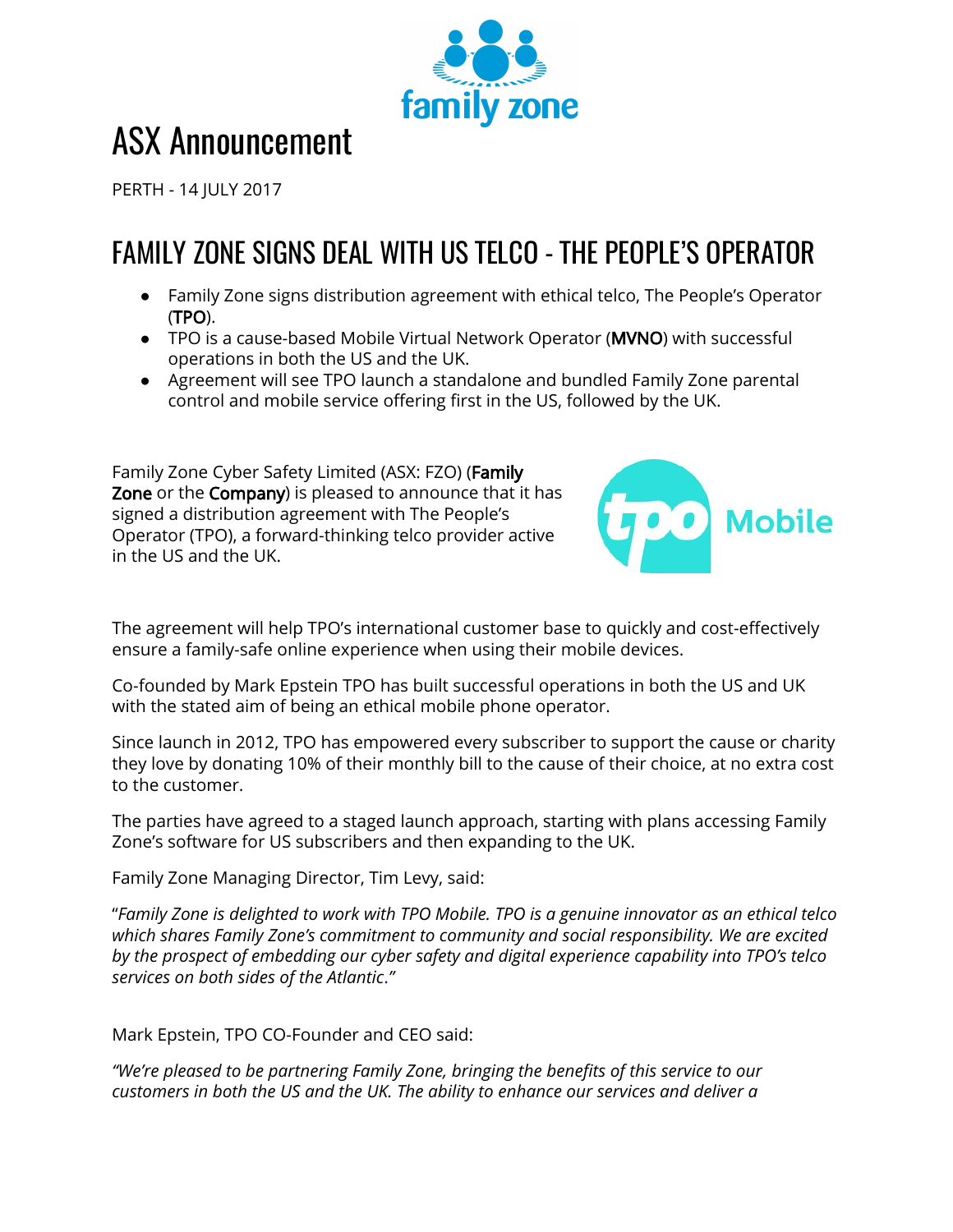

*family-safe mobile experience is something we are excited about and feel compliments our socially responsible proposition well.*

## **Background**

Family Zone has developed a globally unique approach to managing digital experience. This is delivered through the innovative cloud-based Family Zone platform and associated enforcement technology which can be:

- Embedded in internet gateways (such as home & business routers);
- Embedded in enterprise and school firewalls;
- Installed on end-user devices (such as smart devices and computers); and
- Embedded in and work with carrier network services.

This world-first approach allows Family Zone to bring to the market an ecosystem solution, offering cyber safety services at home, on mobiles, in schools, enterprises and importantly through partnerships with telco providers.

## **Telco Partnering**

The Company has developed the Family Zone platform from the ground up to support partnerships with telco carriers. Telcos offer Family Zone access to large customer bases with established billing relationships. Importantly, working with carriers helps to strengthen Family Zone's cyber safety eco-system for the benefit of all.

#### The benefits of Family Zone's Telco partnerships

#### **For Family Zone**

- ✓ Access to large customer bases with complementary services
- ✓ Leverage existing billing relationships and distribution channels
- ✓ Broaden the cyber safety eco-system
- ✓ Leverage carrier services

#### **For telco providers**

- ✓ Build brand equity around family and peace of mind
- ✓ Create compelling cyber safety operating across fixed and mobile services
- ✓ Offer filtering services aligned with school cyber safety programmes
- ✓ Develop consumer propositions targeting children's mobility
- ✓ Leverage Family Zone's technology for low cost and rapid deployment
- ✓ Leverage Family Zone's Cyber Expert marketplace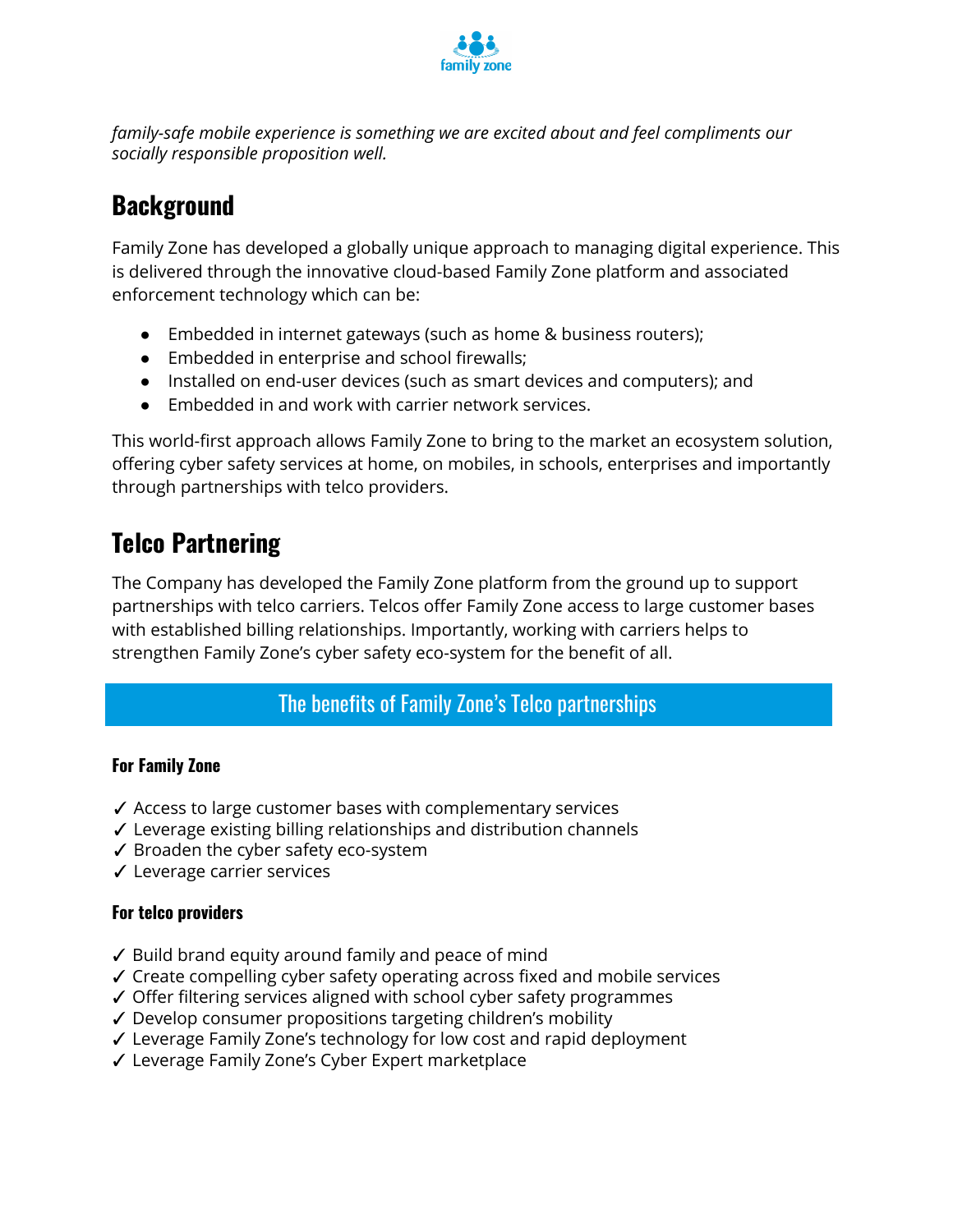

## **Partnership with TPO Mobile**

The People's Operator was founded in 2012 and offers competitively priced monthly and pay-as-you-go mobile contracts in the US and the UK. These contracts allow users to direct 10% of their monthly bill to a cause of their choosing at no additional cost to themselves.

As TPO operates as an MVNO, the Group is less exposed to the infrastructure costs and capital investment charges that traditional mobile operators can incur. This strategy enables TPO to offer customers a highly competitive pricing model with a high quality of service.

TPO has developed partnerships with community organisations and causes who promote TPO's products to their supporters.

Under the direction of Jimmy Wales, the founder of the online encyclopaedia Wikipedia, the Company is also developing an online viral community to expand the global network of mobile phone customers who share in the common belief of supporting causes.

This new partnership brings Family Zone's world-leading cyber safety offerings to TPO's attractive and growing customer base.

Key terms of the TPO Mobile / Family Zone agreement include:

- TPO will offer Family Zone's mobile offerings to new and existing customers
- TPO will bill for Family Zone's services and intends to offer both standalone and bundled services into its telco service plans.

The companies intend to launch their first market offering in August 2017.

#### **About Family Zone**

Family Zone is an ASX listed technology company focused on cyber safety. Meeting a growing demand to keep kids safe online and manage digital lifestyles, Family Zone has developed a unique and innovative cloud-based solution which combines Australian innovation with leading global technology.

To learn more about the Family Zone platform and the Company, please visit [www.familyzone.com.](http://www.familyzone.com/)